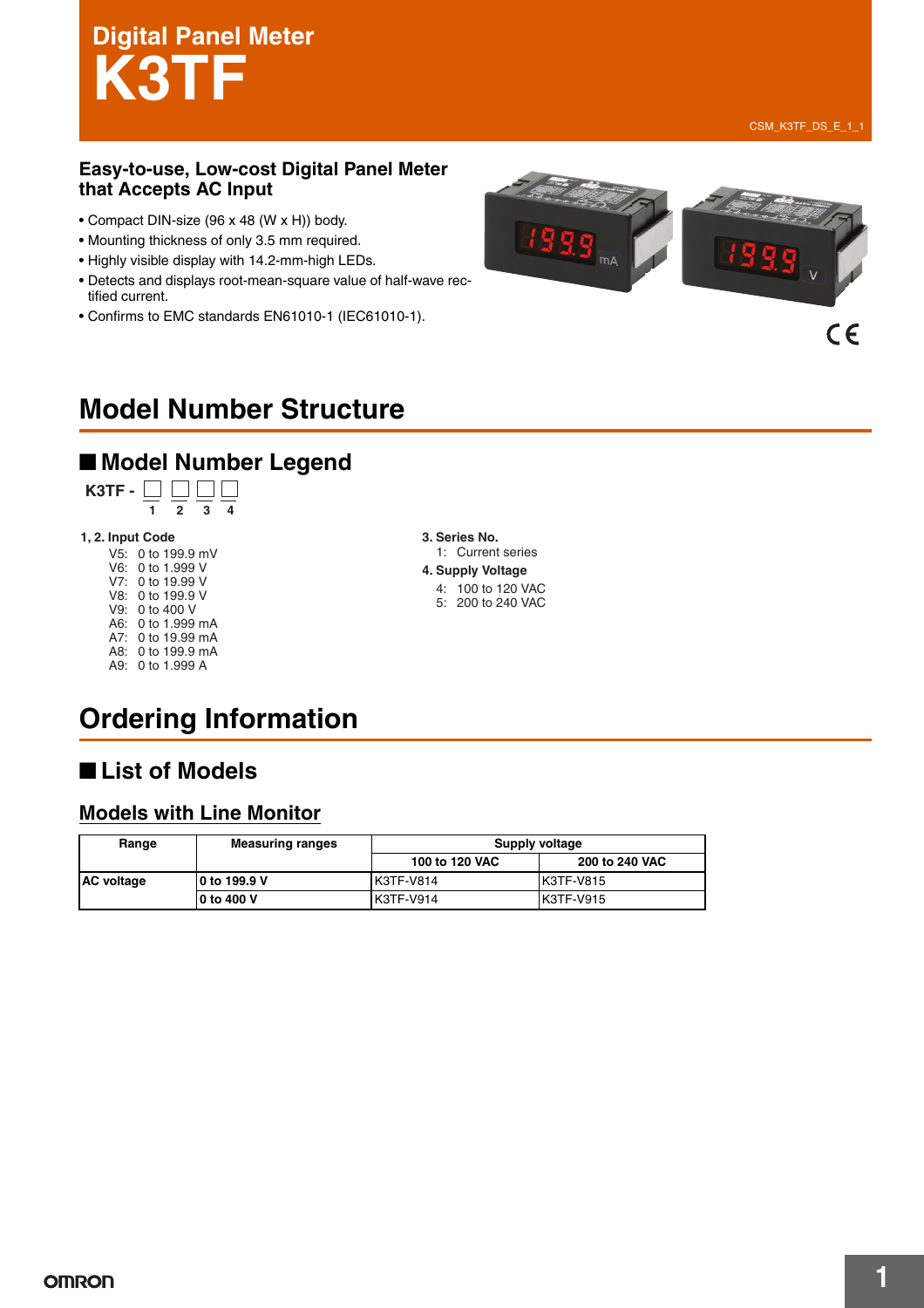#### **Models with Signal Monitor**

| Range             | <b>Measuring ranges</b> | Supply voltage |                  |  |
|-------------------|-------------------------|----------------|------------------|--|
|                   |                         | 100 to 120 VAC | 200 to 240 VAC   |  |
| <b>AC</b> voltage | 0 to 199.9 mV           | K3TF-V514      | <b>K3TF-V515</b> |  |
|                   | 0 to 1.999 V            | K3TF-V614      | K3TF-V615        |  |
|                   | 0 to 19.99 V            | K3TF-V714      | K3TF-V715        |  |
| <b>AC</b> current | 0 to 1.999 mA           | K3TF-A614      | K3TF-A615        |  |
|                   | 0 to 19.99 mA           | K3TF-A714      | <b>K3TF-A715</b> |  |
|                   | 0 to 199.9 mA           | K3TF-A814      | K3TF-A815        |  |
|                   | 0 to 1.999 A            | K3TF-A914      | K3TF-A915        |  |

**Note:** The K3TF-V8□□ and K3TF-V9□□ do not conform to CE marking standards.

## ■ **Accessories (Order Separately)**

| Name                             | Appearance | <b>Model</b> |
|----------------------------------|------------|--------------|
| Water-resistive Soft Front Cover |            | K32-L49SC    |
| <b>Terminal Cover</b>            |            | K32-L49TC    |

**Note: 1.** Use the Mounting Bracket included with the K3TF for mounting.

**2.** The Terminal Cover is used for finger protection. It has no relation to water resistance.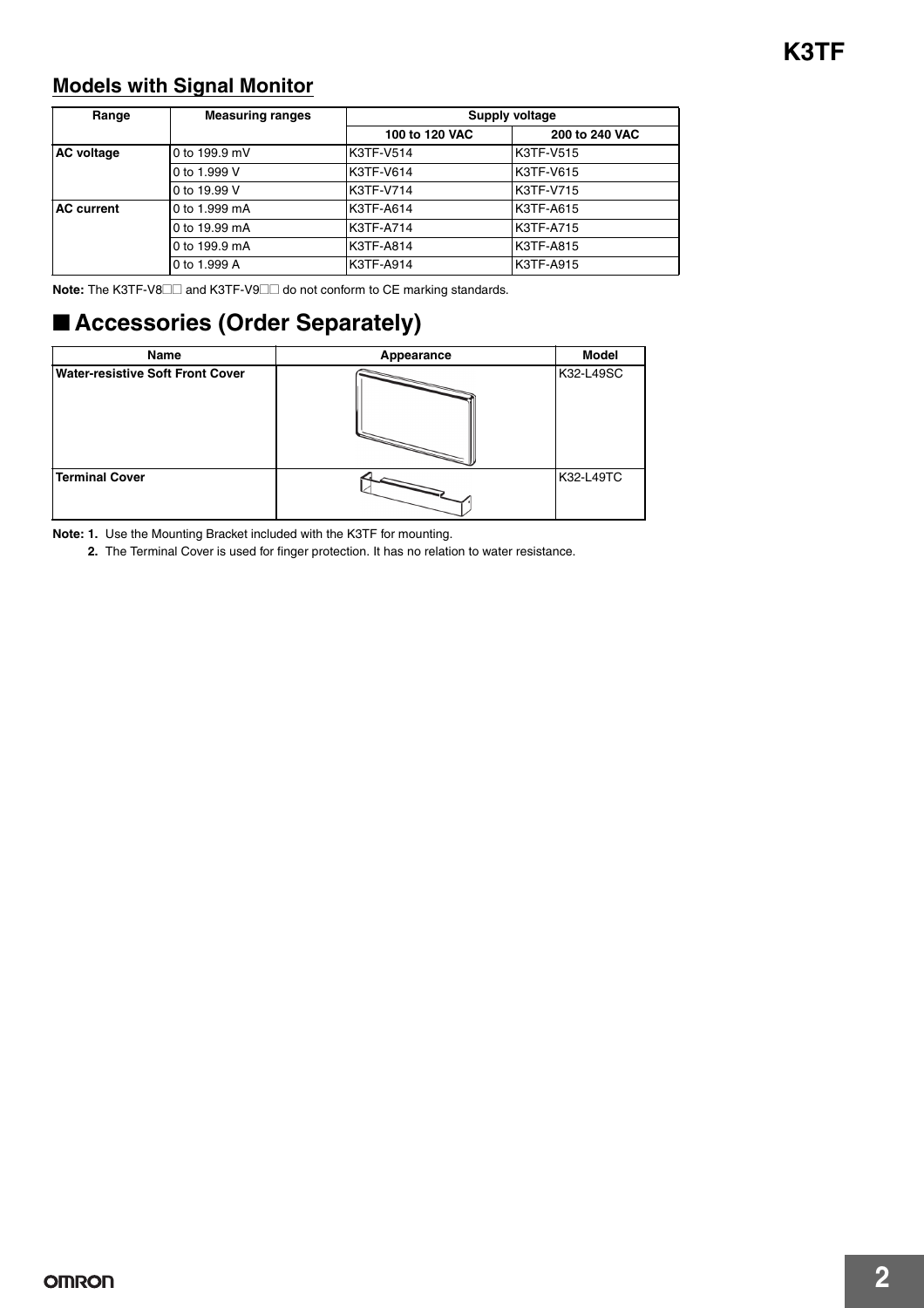## ■ **Ratings**

| <b>Supply voltage</b>        | 100 to 120 VAC (50/60 Hz); 200 to 240 VAC (50/60 Hz)                                                                                                                                                                                                                                                    |                                                                                          |                                                                                                                                                                                                                                                                                                                                                                                                                                                                     |  |  |
|------------------------------|---------------------------------------------------------------------------------------------------------------------------------------------------------------------------------------------------------------------------------------------------------------------------------------------------------|------------------------------------------------------------------------------------------|---------------------------------------------------------------------------------------------------------------------------------------------------------------------------------------------------------------------------------------------------------------------------------------------------------------------------------------------------------------------------------------------------------------------------------------------------------------------|--|--|
| Operating voltage range      | -15% to +10% of supply voltage                                                                                                                                                                                                                                                                          |                                                                                          |                                                                                                                                                                                                                                                                                                                                                                                                                                                                     |  |  |
| <b>Power consumption</b>     | 4 VA (at max. load)                                                                                                                                                                                                                                                                                     |                                                                                          |                                                                                                                                                                                                                                                                                                                                                                                                                                                                     |  |  |
| <b>Insulation resistance</b> |                                                                                                                                                                                                                                                                                                         | 10 $\text{M}\Omega$ min. (at 500 VDC) between external terminal and case                 |                                                                                                                                                                                                                                                                                                                                                                                                                                                                     |  |  |
| <b>Dielectric strength</b>   | 2,000 VAC min. for 1 min between input terminal and power supply<br>2,000 VAC min. for 1 min between external terminal and case                                                                                                                                                                         |                                                                                          |                                                                                                                                                                                                                                                                                                                                                                                                                                                                     |  |  |
| <b>Noise immunity</b>        | ±1,500 V on power supply terminals in normal or common mode                                                                                                                                                                                                                                             |                                                                                          |                                                                                                                                                                                                                                                                                                                                                                                                                                                                     |  |  |
| <b>Vibration resistance</b>  | Malfunction: 10 to 55 Hz, 0.5-mm single amplitude for 10 min each in X, Y, and Z directions<br>Destruction: 10 to 55 Hz, 0.75-mm single amplitude for 2 hrs each in X, Y, and Z directions                                                                                                              |                                                                                          |                                                                                                                                                                                                                                                                                                                                                                                                                                                                     |  |  |
| <b>Shock resistance</b>      | Malfunction: 98 m/s <sup>2</sup> for 3 times each in 6 directions<br>Destruction: 294 m/s <sup>2</sup> for 3 times each in 6 directions                                                                                                                                                                 |                                                                                          |                                                                                                                                                                                                                                                                                                                                                                                                                                                                     |  |  |
| <b>Ambient temperature</b>   | Operating: $-10^{\circ}$ to 55 $^{\circ}$ C (with no icing)<br>Storage: $-20^\circ$ to 65 $^\circ$ C (with no icing)                                                                                                                                                                                    |                                                                                          |                                                                                                                                                                                                                                                                                                                                                                                                                                                                     |  |  |
| <b>Ambient humidity</b>      | Operating: 35% to 85% (with no condensation)                                                                                                                                                                                                                                                            |                                                                                          |                                                                                                                                                                                                                                                                                                                                                                                                                                                                     |  |  |
| Ambient operating atmosphere | No corrosive gas                                                                                                                                                                                                                                                                                        |                                                                                          |                                                                                                                                                                                                                                                                                                                                                                                                                                                                     |  |  |
| <b>EMC</b>                   | (EMI)<br>Emission Enclosure:<br><b>Emission AC Mains:</b><br>(EMS)<br>Immunity ESD:<br>Immunity RF-interference:<br>Immunity Fast Transient Noise:<br>Immunity Burst Noise:<br><b>Immunity Surge:</b><br>Immunity Conducted Disturbance EN61000-4-6:<br>Immunity Voltage Dip/Interrupting EN61000-4-11: | EN61326+A1<br>EN61326+A1<br>EN61000-4-2:<br>EN61000-4-3:<br>EN61000-4-4:<br>EN61000-4-5: | Industry<br>CISPR 11 Group 1 class A: CISRP16-1/-2<br>CISPR 11 Group 1 class A: CISRP16-1/-2<br>Industry<br>4 kV contact discharge (level 2)<br>8 kV air discharge (level 3)<br>10 V/m (amplitude-modulated,<br>80 MHz to 1 GHz) (level 3)<br>2 kV (power line) (level 3)<br>1 kV line to line (I/O signal line)<br>1 kV line to line<br>2 kV line to ground (power line)<br>3 V (0.15 to 80 MHz) (level 2)<br>0.5 cycles, 0, $180^\circ$ , $100\%$ (rated voltage) |  |  |
| <b>Approved standard</b>     | Conforms to EN61326+A1, EN61010-1 (IEC61010-1)<br>Conforms to VDE0106/P100 (finger protection) when the terminal cover is mounted.                                                                                                                                                                      |                                                                                          |                                                                                                                                                                                                                                                                                                                                                                                                                                                                     |  |  |

**Note:** The K3TF-V8□□ and K3TF-V9□□ do not conform to CE marking standards.

#### ■ **Characteristics**

| Input signal                                                                            | AC voltage/current                                                             |  |  |
|-----------------------------------------------------------------------------------------|--------------------------------------------------------------------------------|--|--|
| A/D conversion method                                                                   | Double integral method                                                         |  |  |
| Root-mean-square value indication                                                       | Root-mean-square value of half-wave rectified current detected                 |  |  |
| <b>Sampling period</b>                                                                  | 2.5 times/s                                                                    |  |  |
| Display refresh period                                                                  | 2.5 times/s                                                                    |  |  |
| Max. displayed digits                                                                   | 3 1/2 digits (1999)                                                            |  |  |
| <b>Display</b>                                                                          | 7-segment red LED                                                              |  |  |
| Decimal point display position                                                          | Selected with slide switch (see note 1)                                        |  |  |
| <b>Overflow display</b>                                                                 | Overflow: IOOO                                                                 |  |  |
| Zero suppression                                                                        | Not supported.                                                                 |  |  |
| <b>External control</b><br>Process value hold (terminals on rear panel short-circuited) |                                                                                |  |  |
| Degree of protection                                                                    | Front panel: IEC IP51 (see note 2)<br>IEC IP20<br>Case:<br>Terminals: IEC IP00 |  |  |

**Note: 1.** Only for models with signal monitor.

**2.** IP51 is maintained when the water-resistive soft cover and bracket are used. IP50 will be, however, maintained without these water-resistive accessories.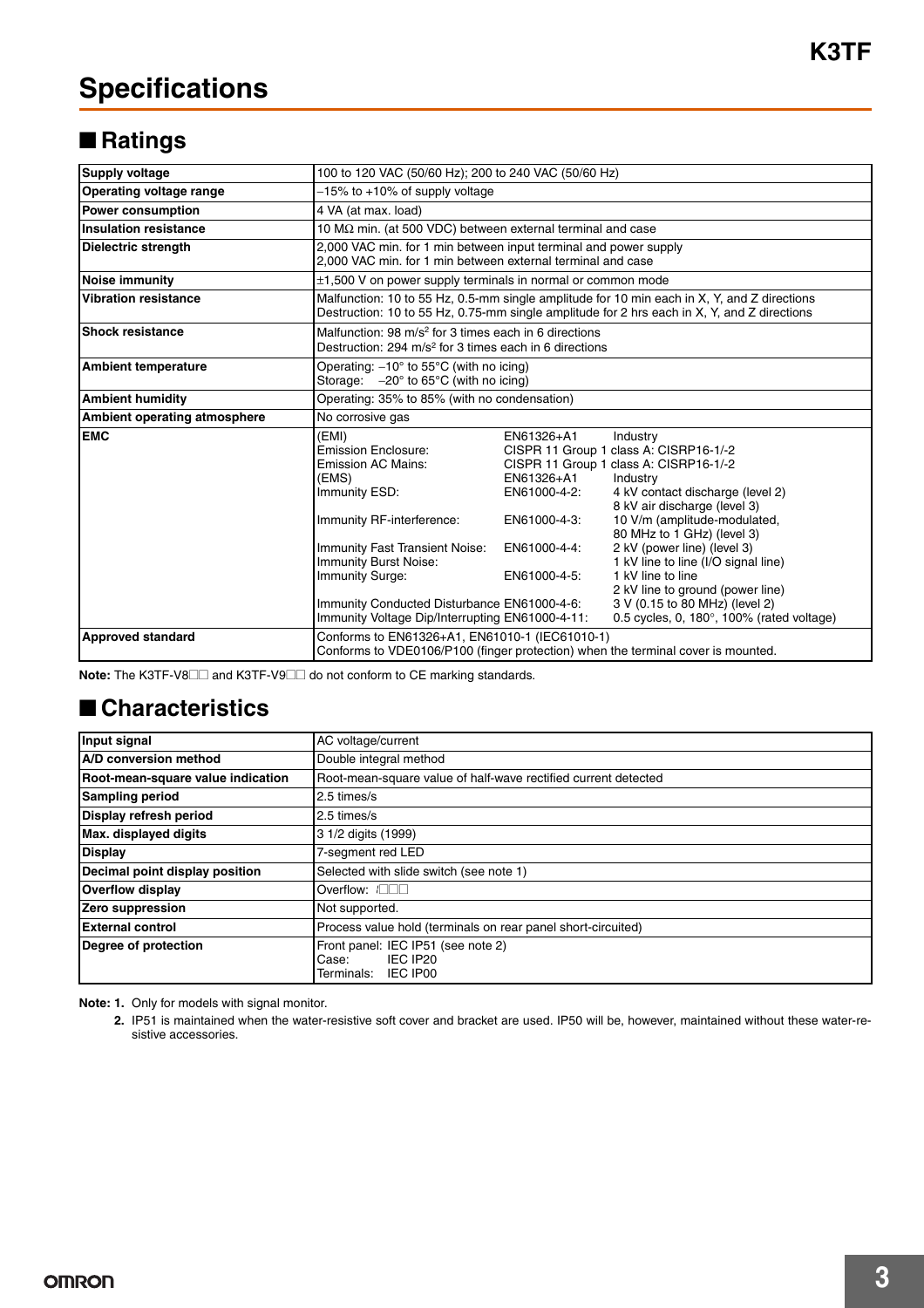## ■ **Measuring Ranges**

| <b>Monitor</b>            | Input range       | <b>Measuring range</b> | <b>Max.</b> resolution | Input impedance | Accuracy                                    | Max. permissible<br>load |
|---------------------------|-------------------|------------------------|------------------------|-----------------|---------------------------------------------|--------------------------|
| Line monitor              | AC voltage        | 0 to 199.9 V           | $100 \text{ mV}$       | 10 M $\Omega$   | $\pm$ 0.3%rdg $\pm$ 1 digit<br>(see note 1) | 500 V                    |
|                           |                   | 0 to 400 V             | 1 V                    | 10 M $\Omega$   | $\pm$ 0.3%rdg $\pm$ 1 digit                 | 500 V                    |
| Signal<br><b>Imonitor</b> | AC voltage        | 0 to 199.9 mV          | 100 µV                 | 10 M $\Omega$   | $\pm 0.3\%$ rdg $\pm 1$ digit               | 250 V                    |
|                           |                   | 0 to 1.999 V           | 1 mV                   | 10 M $\Omega$   | $\pm$ 0.3%rdg $\pm$ 1 digit                 | 250 V                    |
|                           |                   | 0 to 19.99 V           | $10 \text{ mV}$        | $M\Omega$       | $\pm$ 0.3%rdg $\pm$ 1 digit                 | 250 V                    |
|                           | <b>AC</b> current | 0 to 1.999 mA          | $1 \mu A$              | 100 $\Omega$    | $\pm$ 0.5%rdg $\pm$ 1 digit                 | 50 mA                    |
|                           |                   | 0 to 19.99 mA          | $10 \mu A$             | 10 $\Omega$     | $\pm$ 0.5%rdg $\pm$ 1 digit                 | 150 mA                   |
|                           |                   | 0 to 199.9 mA          | $100 \mu A$            | 1 $\Omega$      | $\pm$ 0.5%rdg $\pm$ 1 digit                 | 500 mA                   |
|                           |                   | 0 to 1.999 A           | mA                     | $0.1 \Omega$    | $\pm$ 0.5%rdg $\pm$ 1 digit                 | 3 A                      |

**Note: 1.** With 100% input. ±0.3% FS±1 digit when the input is less than 35% FS.

**2.** The above accuracy is at an input frequency range of 40 Hz to 1 kHz and an ambient temperature of 23±5°C.

## **Connections**

#### ■ **External Connections**



**Note:** Terminals 2 and 3 of the models are not internally insulated. Connect a relay with high contact reliability and insulation (with a minimum load current of 0.3 mA) or a photocoupler with high insulation (with a residual voltage of 1 V max. and a current leakage of 0.1 mA max.) to these terminals for external control.

## **Nomenclature**



Remove the front panel by using a flat-blade screwdriver or your fingernail in the two notches at the bottom.

**Note:** The decimal position cannot be changed for the K3TF-V81<sup>1</sup> or K3TF-V91□.

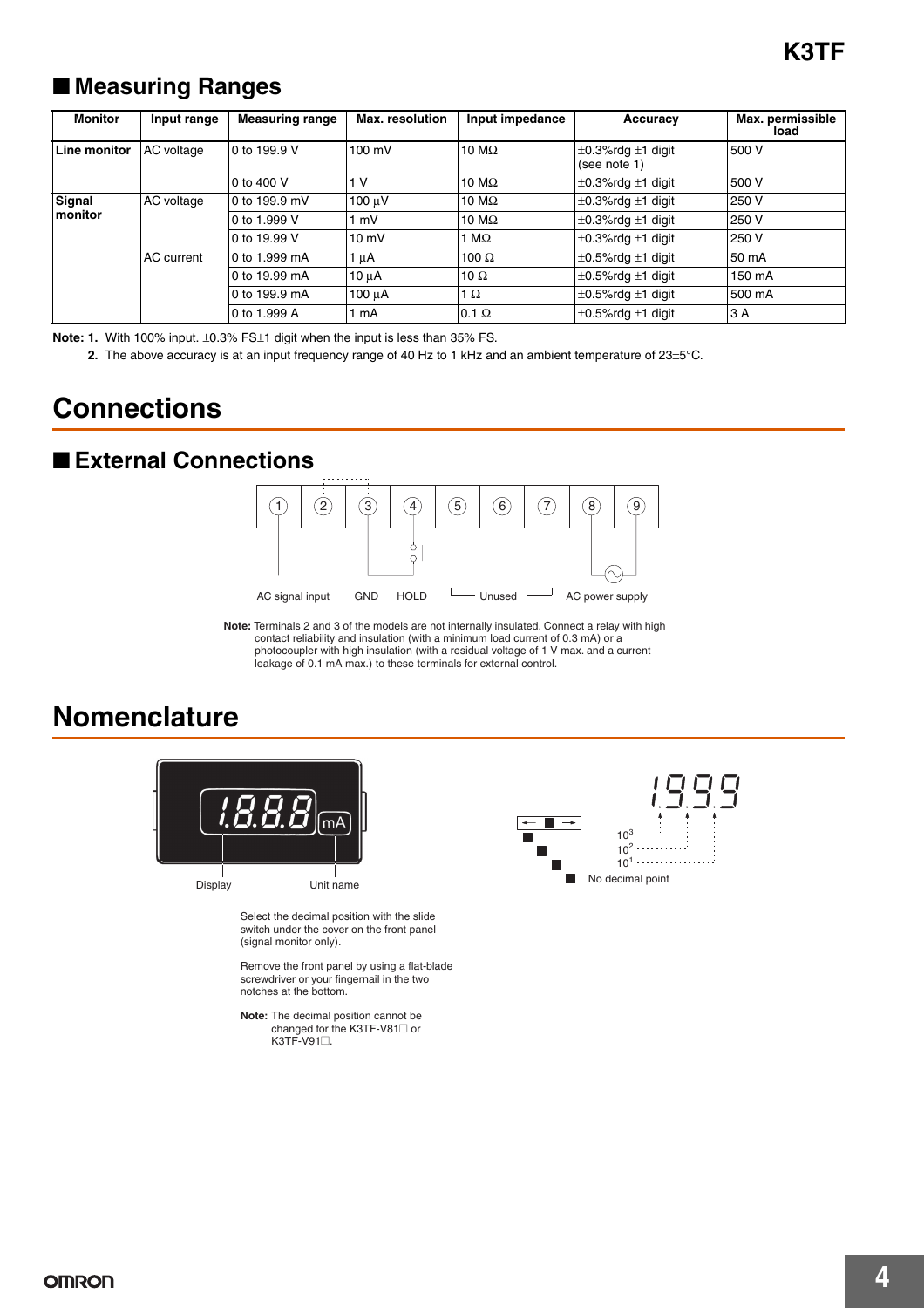# **Dimensions**

**Note:** All units are in millimeters unless otherwise indicated.









The K3TF uses M3.5 terminals.



**Note:** The values above are recommended values. Do not group-mount the meters at intervals less than the recommended ones.





# **Application Examples**

When voltage exceeding the maximum voltage in the standard range is measured (for example: more than 400 V), a divider or potential transformer (PT) is connected externally.



#### High AC Voltage Measurement **Large AC Current Measurement**

When AC current exceeding 2 A is measured, a current transformer (CT) is connected externally.